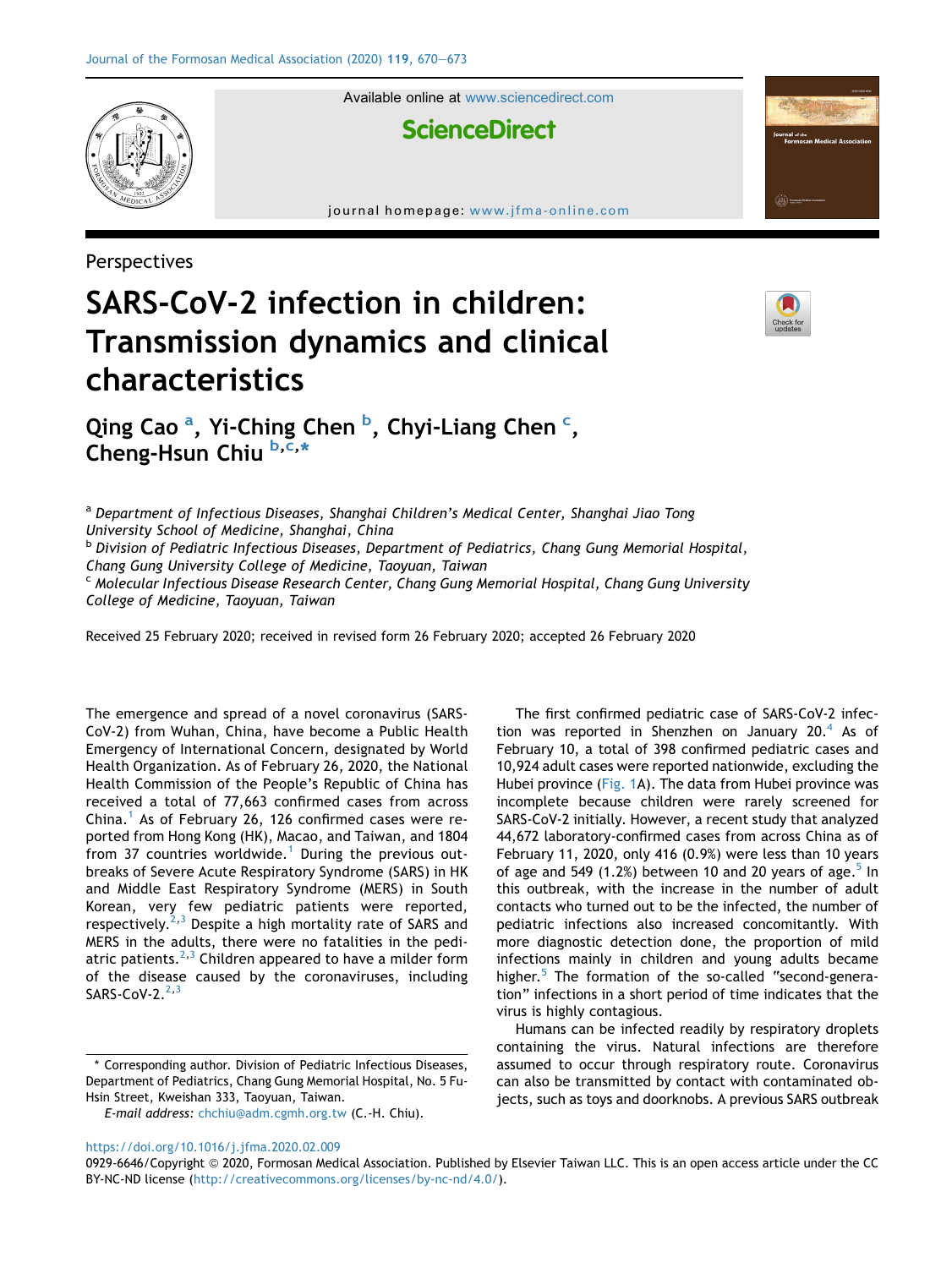<span id="page-1-0"></span>

Figure. 1 Accumulated and daily new case numbers of laboratory-confirmed COVID-19 in children in China and the transmission dynamics. (A) Accumulated and daily new case numbers in China outside Hubei province between January 20 and February 10, 2020. Upper panel shows total case number of adults; lower panel the case number of children. (B) Transmission dynamics of SARS-CoV-2 infection in children. During the emerging stage of the COVID-19, the infection starts from person-to-person transmission in the community, almost exclusively in adults. The virus further spreads to the family to cause intrafamilial transmission, especially to the elderly and children, who are vulnerable to the infection. Perinatal infection can occur if the baby is born to a pregnant woman with confirmed infection via vaginal delivery. If the disease further extends without being contained, the outbreak may go into the explosion stage, when the school transmission mixed with a wider community spread can occur. The children at that stage can become a main spreader of the virus. The red lines indicate the transmission route with confirmed evidence in the SARS-CoV-2 outbreak in China, and the red dotted lines indicate the transmission route that may happen if the outbreak becomes more extensive afterwards.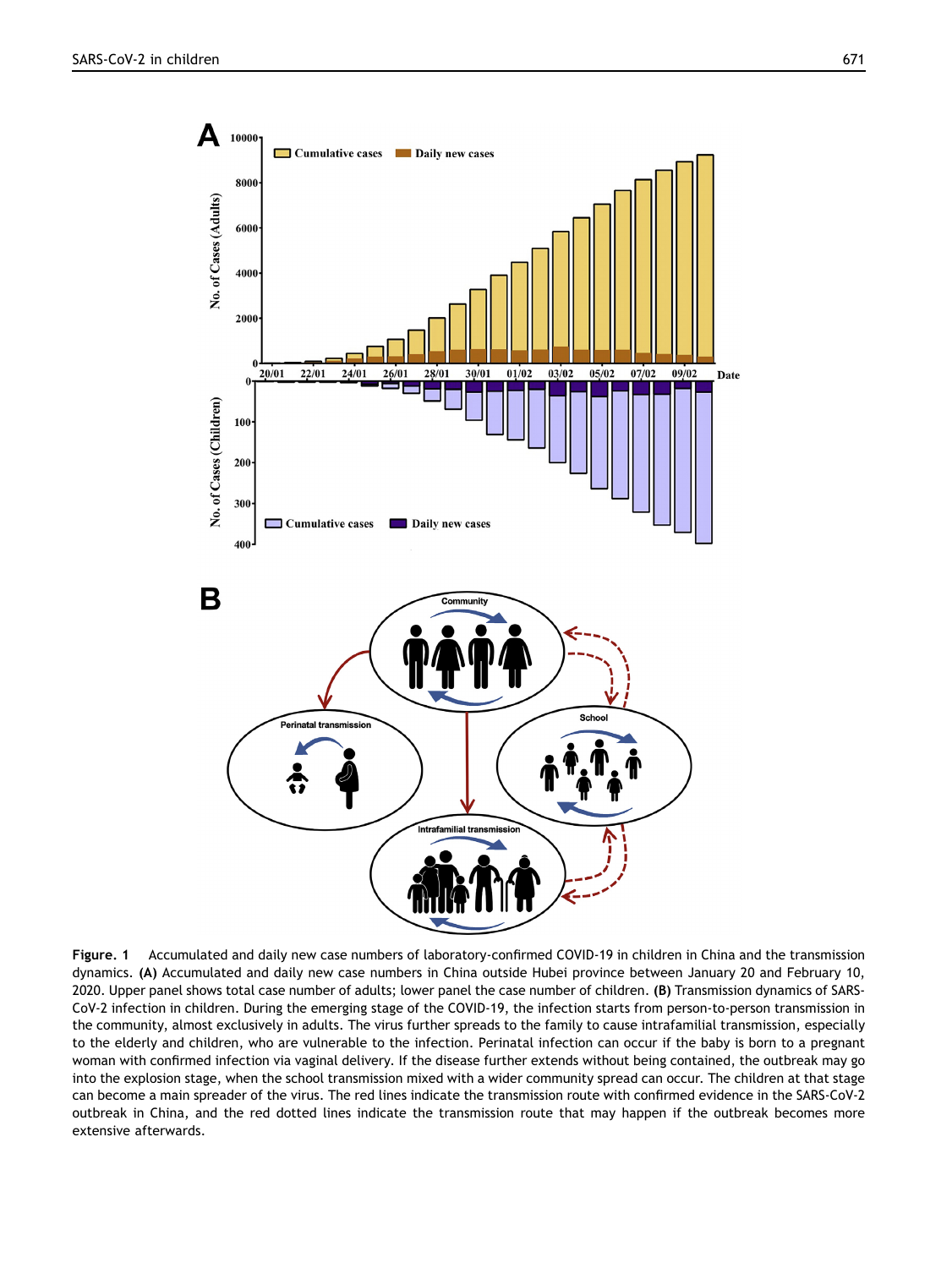occurred at a housing complex in HK where more than 300 residents were infected, suggesting airborne or aerosol transmission can sometimes occur. $6$  As shown in [Fig. 1](#page-1-0)B, during the emerging stage of the SARS-CoV-2 outbreak, the infection was disseminated by person-to-person transmission in the community almost exclusively among adults. After the stage, likely after mid-January, 2020, the virus further spread to the family via infected adults to cause intrafamilial transmission, especially transmission to the elderly and children, who are vulnerable to the infection. The first pediatric case was identified at that time in a familial cluster.<sup>[4](#page-3-3)</sup> With the progression of the outbreak, the first infant case was reported from Xiaogan, Hubei prov- $\text{ince.}^7$  $\text{ince.}^7$  This is a 3-month-old female infant who had fever for one day. She was admitted on January 26, 2020 with the following blood testing results: white blood cell (WBC) count  $9680/mm^3$  (neutrophil 45% and lymphocyte 44%). Throat swab test for influenza was negative. Chest radiograph taken on admission and CT 3 days later showed only mildly increased infiltrates at bilateral lung. Before she was admitted, her parents were symptomless. Her father started to have fever and fatigue on February 2, 8 days after she was admitted. A chest CT showed a ground glass opacity at lingulate lobe of left lung, and his throat swab was also positive for SARS-CoV-2. The infant's mother had no fever, cough or diarrhea, but the mother's throat swab testing showed positive for the virus on two consecutive days, February 3 and 4. The infant was tested positive by throat swab on January 27 (day 2), January 30 (day 5), and negative on February 3 (day 9), 5 (day 11), and 9 (day 15). The infant's urine, stool and sputum were tested negative; however, on February 9, a test on stool was positive. After appropriate supportive treatment, she was discharged uneventfully on February 10, 2020. This report showed an infant who was diagnosed to have the infection prior to the onset of the illness in her parents. A recent study on 9 hospitalized infants also found families of these infants had at least 1 infected family member, with the infant's infection occurring after the family member's infection.<sup>[8](#page-3-7)</sup> The infant case report by Zhang et al. therefore raised a question if the infant showed a shorter period of incubation than adults or her parents actually acquire the infection from the baby. Nevertheless, all these children belonged to familial cluster circles, so aggregative onset is an important feature in pediatric cases, and this is also a strong indicator that the virus is highly contagious.

The first pediatric case outside Hubei province was reported from Shanghai, China.<sup>9</sup> This is a 7-year-old boy who complained fever for 1 day. The boy with his father returned from Wuhan on January 11. His father also had fever since January 14. The father was admitted to a hospital because of fever and progressive cough, and soon was diagnosed as coronavirus disease 2019 (COVID-19) on January 19. Blood test showed WBC 16,000/mm<sup>3</sup> (neutrophil 70% and lymphocytes 23%) and normal platelet and hemoglobulin. Nasal and throat swabs taken on January 19 were positive for SARS-CoV-2. Follow-up testing for SARS-CoV-2 on January 24 (day 5) and January 28 (day 9) were still positive but turned negative on January 31 (day 12) and February 1 (day 13). He recovered gradually after supportive treatment. The child's mother, who did not go to Wuhan but came to hospital to take of him was tested positive for SARS-CoV-2 by nasal and throat swabs. The mother remained symptomless throughout his admission. The case reported by Cai et al. probably was the first evi-dence indicating children as a source of adult infection.<sup>[9](#page-3-8)</sup>

Perinatal infection can occur if the baby is born to a pregnant woman with confirmed infection ([Fig. 1](#page-1-0)B). A recent study by Chen et al. reported the clinical characteristics of nine livebirths born to nine pregnant women with laboratory-confirmed COVID-19 via cesarean section; all nine neonates were later confirmed negative for the infection.<sup>[10](#page-3-9)</sup> We assume that neonates born to infected mothers via vaginal delivery could still be at risk for the infection due to close baby-mother contact during the delivery. The retrospective case report by Chen et al., however, still suggests that there is no evidence of intrauterine infection.<sup>[10](#page-3-9)</sup> As of February 20, 2020, there were 3 neonatal cases in China.<sup>[1](#page-3-0)</sup> The first case was a 17-day-old male newborn, who contracted the infection via contact with his parents, who have had fever and cough for 3 days.<sup>[11](#page-3-10)</sup> The baby, also from Wuhan, was found to have runny nose and vomiting for one week before he was brought to the hospital. He was then tested positive for SARS-CoV-2 by a throat swab test. The initial WBC count was  $7660/\text{mm}^3$ (neutrophil 15% and lymphocyte 73%). Chest CT showed mildly increased bilateral linear opacities. The patient was given supportive treatment and recovered gradually. Another 30-h-old neonate, born to an infected mother, initially presented with respiratory distress without fever, and later was confirmed positive for SARS-CoV-2, according to a news report by China News Service.

If the disease went further extension without being efficiently contained, the outbreak might go into an explosion stage, when the school transmission mixed with a wider community spread could occur [\(Fig. 1](#page-1-0)B). Children at that stage can further become the main spreader of SARS-CoV-2 because their infection is usually mild. At this stage, temporary school closure may be necessary to contain the spread of the infection. The situation is similar to what we have seen in influenza outbreak, where school children are the driver for the dissemination of influenza virus either in the household or in the community. In [Fig. 1A](#page-1-0), 398 pediatric cases outside the Hubei province have been identified before February 10, 2020, indicating that the epidemic in China has spread widely in many regions in addition to the Hubei province and reached the explosion stage. The positive correlation of the accumulated cases from adult and pediatric populations strongly supports the transmission dynamics of pediatric patients we described [\(Fig. 1B](#page-1-0)).

Infected children may be asymptomatic or have fever, dry cough and fatigue; some patients experience gastrointestinal symptoms, including abdominal discomfort, nausea, vomiting, abdominal pain and diarrhea. $7-11$  $7-11$  $7-11$  Most infected children have mild clinical manifestations and usually have a good prognosis. Usually they recover within 1-2 weeks after the onset of the disease. $7-11$  $7-11$  $7-11$  Having said that, we noticed that there were 2 severe pediatric cases in Wuhan. A 1-year-old infant with severe COVID-19 was re-ported by Chen et al. in Wuhan Children's Hospital.<sup>[12](#page-3-11)</sup> The child presented with fever and respiratory distress for 1 day